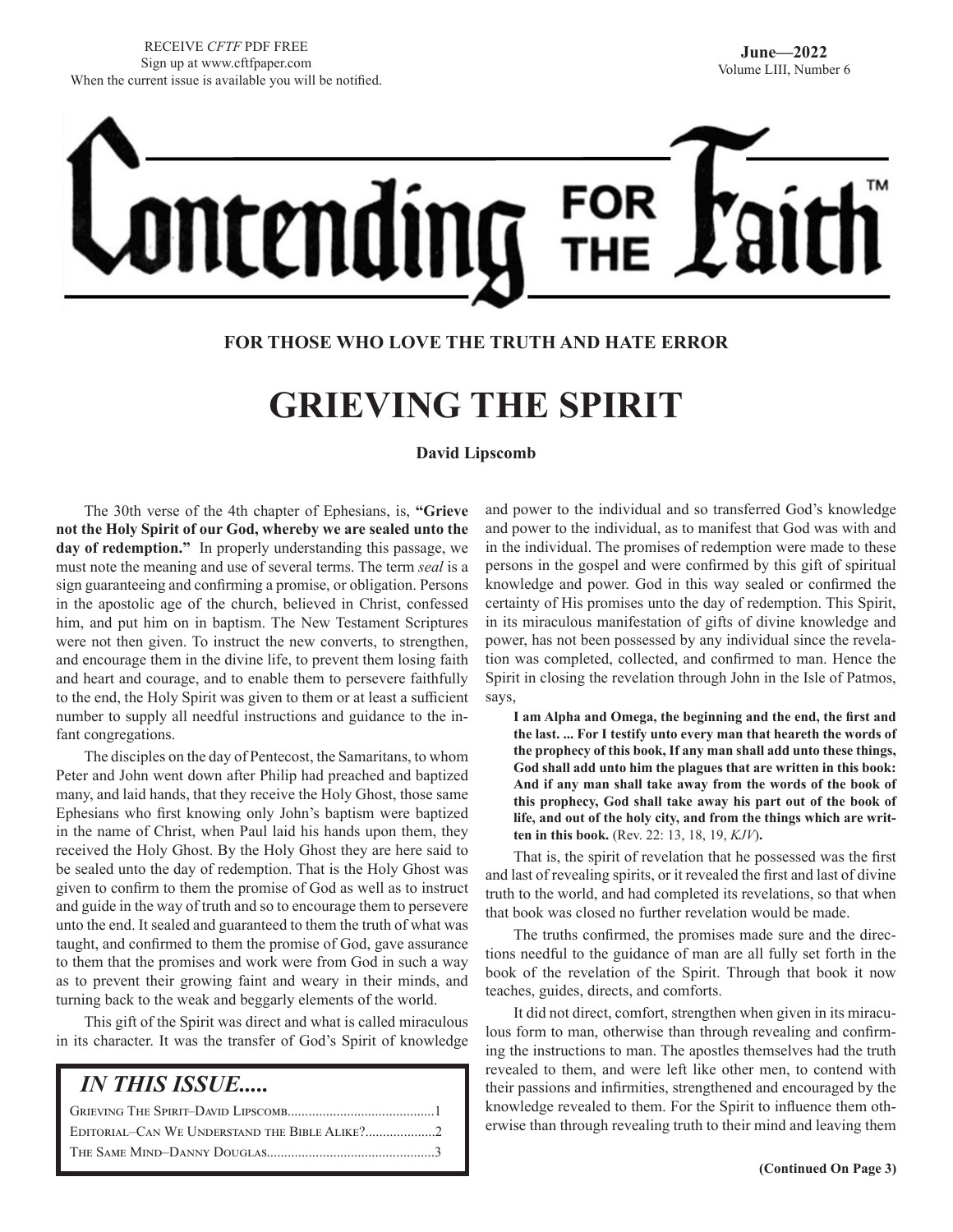

# **David P. Brown, Editor and Publisher dpbcftf@gmail.com**

*COMMUNICATIONS received by CONTENDING FOR THE FAITH and/or its Editor are viewed as intended FOR PUBLICATION unless otherwise stated. Whereas we respect confidential information, so described, everything else sent to us we are free to publish without further permission being necessary. Anything sent to us NOT for publication, please indicate this clearly when you write. Please address such letters directly to the Editor David P. Brown, 25403 Lancewood Dr. 77373 or dpbcftf@gmail.com. Telephone: (281) 350-5516.*

# *FREE—FREE—FREE—FREE—FREE—FREE*

*To receive CFTF free, go to www.cftfpaper.com and sign up. Once done, you will be notified when the current issue is available. It will be in the form of a PDF document that can be printed, and forwarded to friends.*

#### **SUBSCRIPTION RATES FOR THE PAPER EDITION**

*Single Print Subs: One Year, \$25.00; Two Years, \$45.00. NO REFUNDS FOR CANCELLATIONS OF PRINT SUBSCRIPTIONS.*

# **ADVERTISING POLICY & RATES**

*CONTENDING FOR THE FAITH exists to defend the gospel (Philippians 1:7,17) and refute error (Jude 3). Therefore, we advertise only what is authorized by the Bible (Colossians 3:17). We will not knowingly advertise anything to the contrary and reserve the right to refuse any advertisement.*

*All setups and layouts of advertisements will be done by CONTENDING FOR THE FAITH. A one-time setup and layout fee for each advertisement will be charged if such setup or layout*  is needful. Setup and layout fees are in addition to the cost of *the space purchased for advertisement. No major changes will be made without customer approval.*

*All advertisements must be in our hands no later than one month preceding the publishing of the issue of the journal in which you desire your advertisement to appear. To avoid being charged for the following month, ads must be canceled by the first of the month. We appreciate your understanding of and cooperation with our advertising policy.*

*MAIL ALL SUBSCRIPTIONS, ADVERTISEMENTS, AND LET-TERS TO THE EDITOR, 25403 Lancewood DR, Spring, Texas 77373. COST OF SPACE FOR ADS: Back page, \$300.00; full page, \$300.00; half page, \$175.00; quarter page, \$90.00; less than quarter page, \$18.00 per column-inch. CLASSIFIED ADS: \$2.00 per line per month. SETUP AND LAYOUT FEES: Full page, \$50.00; half page, \$35.00; anything under a half page, \$20.00.*

*CONTENDING FOR THE FAITH is published bimonthly. 25403 Lancewood Dr., Spring, Texas 77373 Telephone: (281) 350-5516.*

> **Ira Y. Rice, Jr., Founder August 3, 1917–October 10, 2001**

# *Editorial...*

# **CAN WE UNDERSTAND THE BIBLE ALIKE?**

Men may misunderstand the Bible in as many different ways as there are people to read it. But God did not intend such misunderstanding. Regarding our obligations to God, all people must be in total agreement. Jesus said, **"He that rejecteth me, and receiveth not my words, hath one that judgeth him: the word that I have spoken, the same shall judge him in the last day"** (John 12:48). Thus, the Word of God will read and mean exactly the same on the Day of Judgment as it does now (Jam. 1:25).

All mentally capable people can (are able to) understand, but they do not—there is a difference between can and do. The question to be asked is, "Can we understand the Bible?" This is the case because when we understand, we will be alike in understanding. Paul made this clear to the Ephesians when he wrote, **"How, that by revelation he made known unto me the mystery; (as I wrote afore in few words, whereby when ye read, ye may understand my knowledge in the mystery of Christ"** (Eph. 3:3-4; also see 1 Tim. 3:14; 2 Tim. 2:15; Acts 17:11; John 5:39). When people orally or in writing, teach that men cannot "understand the Bible alike," they are writing for one reason—to cause their audience to understand that "everyone cannot understand the Bible alike." *We shall not belabor such nonsense*.

Seeing it is not God's fault that people do not understand the Bible, why is it the case that they misunderstand it? The answer is not far from any of us. Please note the following simple prerequisite for understanding the scriptures—**"an honest and good heart"** (Luke 8:15). In this parable, the Word of God is the **"seed of the kingdom"** (v. 11). It did not change as it was sown **"by the wayside,"** or **"on the rock,"** or **"among thorns,"** or **"on the good ground"** (vss. 5-8). The first three places the seed fell represent dishonest hearts; they were not good because they were not honest. Before one is going to **"hunger and thirst after righteousness"** and thereby **"be filled"** (Mat. 5:6), there must be the integrity of heart (intellect, will, conscience, and emotions). Jesus said, **"If any man willeth to do his will, he shall know of the teaching"** (John 7:17). Seeking the truth for merely academic reasons will not bring understanding. There must be the will to comply with what is learned before full understanding is possible. Jesus spoke of those who did not understand because they would not. Jesus said their hearts had **"waxed gross."** They had lost their honesty because of idols in their hearts. Such idols were more important to them than understanding God's truth (Mat. 13:13-15). Paul further emphasized this principle when he wrote of the departure of the Gentiles from God—**"Because that, knowing God, they glorified him not as God, neither gave thanks; but became vain in their reasonings, and their senseless heart was darkened"** (Rom. 1:21, *ASV*–1901). The heart that does not expend its energies in glorifying God by obeying His will, in time, lose whatever knowledge of God it ever had. The heart kept honest cannot fall into this trap. The **"reprobate mind"** of Romans 3:28 is a direct result of a dishonest heart. Also consider Hebrews 5:11-14. Paul wrote of those who did not have a **"love of the truth"** but who **"had pleasure in unrighteousness"** (2 The. 2:10-12). Integrity of the heart will prevent this from happening.

The writer of Proverbs penned: **"Keep thy heart with all diligence; for out of it are the issues of life"** (Pro. 4:23). Our understanding or misunderstanding of God's saving Word is di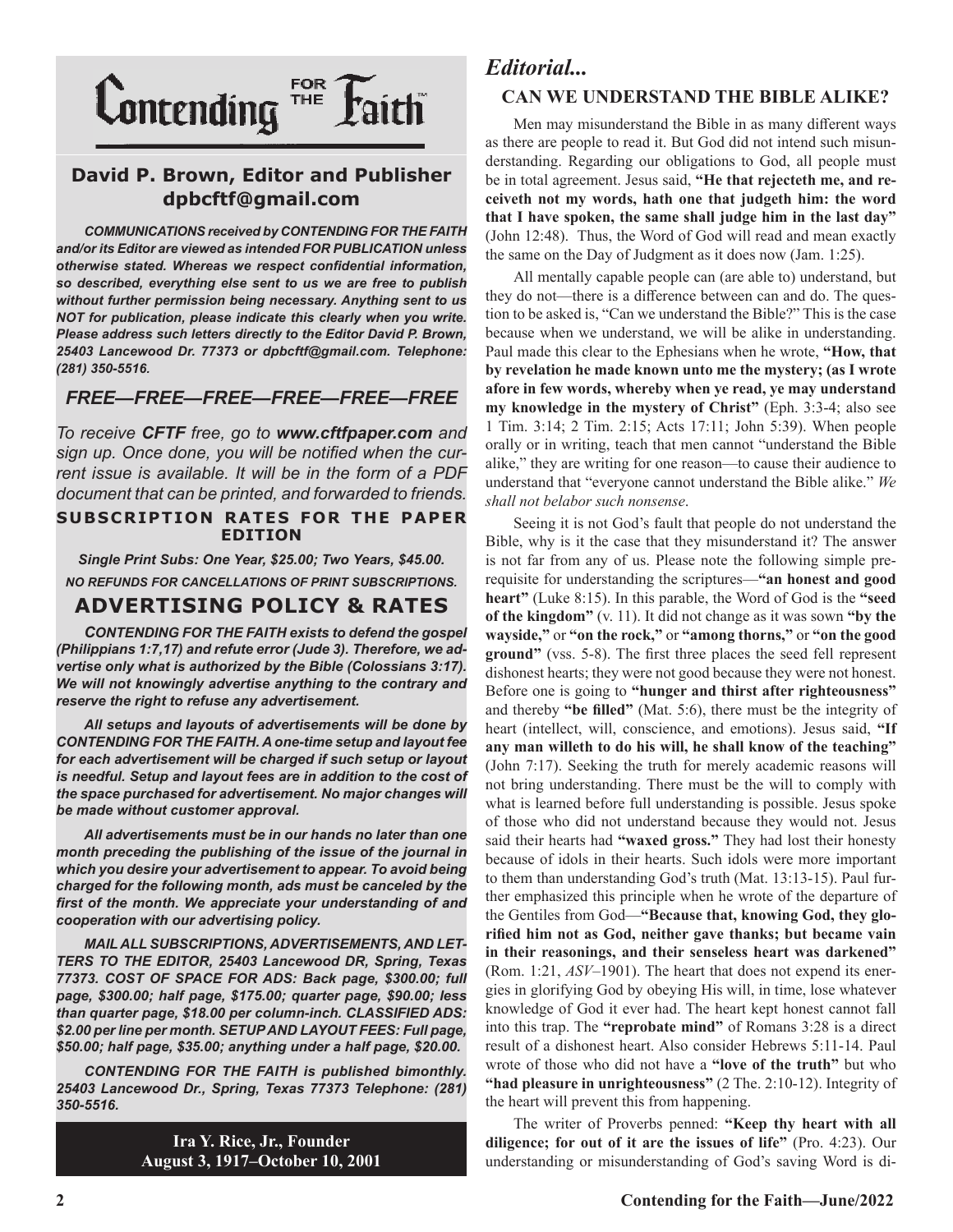rectly related to an honest or dishonest heart. Indeed, we are totally responsible to God for understanding or not understanding what the Bible teaches concerning our salvation from sin and what is involved in remaining faithful to Christ to the end (2 Tim. 3:16, 17;

Rev. 2:10). Hopefully, this brief study has shed some light on why people persist in misunderstanding the Bible?

**—David P. Brown, Editor**

#### **(Continued From Page 1)**

to act under the direction of that truth would be to destroy their individuality and responsibility. Hence apostles, prophets, and men of less degrees of inspiration sinned. Peter was inspired before he denied the Saviour, sinned after the full apostolic measure of inspiration was received. Balaam was inspired. Judas Iscariot, who betrayed the Saviour, was one of the twelve to whom was given power **"to cast out devils, Heal all manner of sickness and all manner of disease"** (Mat. 10:2).

No spiritual power to resist evil and temptation was conferred by the inspiration of the Holy Spirit save by giving to the mind a clear perception of truth with its blessing and of the evil tendencies and fatal results of error that leads to sin. The clear perception of truth with the good that flows through its practice, together with the loveliness of God, kindness to man, touches the heart, purifies the affections, restrains the evil tendencies of the flesh, and so strengthens the soul for good. The same influences are exerted now by the Spirit through the truth, revealed in the Scriptures and confirmed to our faith. All the instructions given by the Spirit to the apostles, for the enlightenment, guidance, comfort and help of the world are recorded in the Scriptures for the benefit of the world. Hence,

**All Scripture given by inspiration of God is profitable for doctrine, for reproof, for correction, for instruction in righteousness, that the man of God may be perfect, thoroughly furnished unto all good works** (2 Tim. 3:16-17).

It is through that Spirit then, in its teachings and guiding power that in this day Christians are sealed unto the day of redemption. That is, the promises of God through Christ are sealed or confirmed to all Christians until the day of redemption, complete and thorough from the thralldom of sin.

The Spirit is the medium of divine communication with man. It is God's representative here on earth. We reach God through the Spirit. God is spirit and they who worship Him must worship Him in spirit and in truth. Then what pleases the Spirit pleases God, what pleases God pleases the Spirit, what vexes God or grieves God grieves the Spirit.

There is a declaration in Isaiah 53:10 that is of the same purport. **"But they rebelled and vexed His Holy Spirit, therefore he (God) was turned to be their enemy and fought against them."** When these Jews vexed the Holy Spirit they certainly grieved it. The Holy Spirit was in the prophets, through them taught the Jews the law of God. Those Jews refused to hearken to His law, rebelled against the law, and so rebelled and sinned against the Holy Spirit that gave the law so that God turned and fought against them.

Again in Psalm 78:40 He, referring to their frequent rebellings against Moses, against the Holy Spirit speaking through Moses, said, **"How oft did they provoke him in the wilderness and grieve him in the desert."** They provoked and grieved God and His Holy Spirit, by the frequent murmurings and rebellions against Moses and His law in the journey through the wilderness from Egyptian bondage up to the land of Canaan. Distrusting His promises and disobeying His commands grieved Him in the wilderness and provoked the Lord to destroy them (*Gospel Advocate*, June 7th, 1877).

#### **—Deceased**

# **"The Same Mind"**

#### **Danny Douglas**

#### **INTRODUCTION**

#### **Important Questions for Consideration:**

1. Does God's Word require that Christians be of the **"same mind"**?

2. What does it mean to be of the **"same mind"**? Does God charge His people to be of the same mind regarding doctrinal matters or matters of the faith?

3. Does being of the same mind mean that we are in agreement in our thinking and beliefs?

4. According to the New Testament, may the Lord's church hold in good standing one who holds error on a doctrinal position, but who agrees not to proclaim or promote this position?

5. Can one holding error in his heart declare the **"whole counsel of God"**?

6. Does God allow space for repentance for one who holds such error but is willing to study what the Bible teaches on the matter?

7. Are those who are not like-minded in the Lord fulfilling the Lord's will as expressed in His prayer of John chapter 17?

8. Are there serious dangers in allowing for a different

#### **Contending for the Faith—June/2022 3**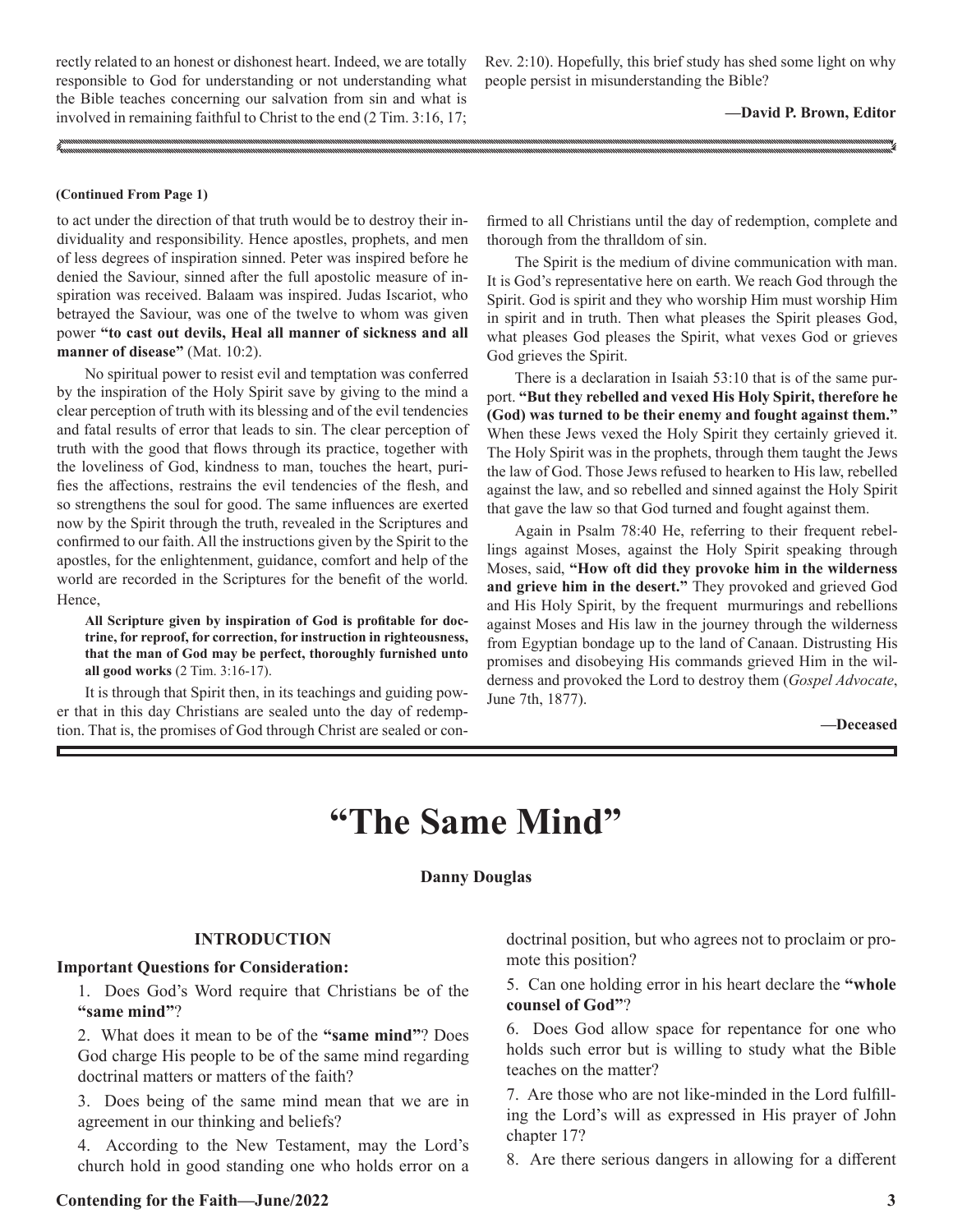#### mind between brethren?

# **DOES GOD'S WORD REQUIRE THAT CHRISTIANS BE OF THE "SAME MIND"?**

The New Testament in a number of passages emphasizes that brethren in Christ are to be like-minded or of **"the same mind."** In writing to the church at Philippi, Paul enjoined upon the brethren:

**If there be therefore any consolation in Christ, if any comfort of love, if any fellowship of the Spirit, if any bowels and mercies, Fulfil ye my joy, that ye be like minded, having the same love, being of one accord, of one mind** (Phi. 2:1-2).

Brother David Lipscomb makes this fine comment on these two verses:

He had suffered so much for them, and they had shown such unremitting regard for him by following with their prayers and contributions that he felt impelled to make this appeal unto them, having the same love. It is a unity resting on the love of Christ which engenders the love of Christ, being of one accord, of one mind. In every letter that Paul wrote to the churches, he pled with them for the unity of the faith, oneness of mind and purpose, perfect accord in the work they should do. For division and strife are themselves sinful, and bring ruin and destruction as their fruits. To the Corinthians he said:

**Now I beseech you, brethren, through the name of our Lord Jesus Christ, that ye all speak the same thing, and that there be no divisions among you; but that ye be perfected together in the same mind and in the same judgment.** (1 Cor. 1:10.)

Such was the plea for harmony and unity among the children of God at all places. It is just as essential today that unity be preserved as it was then.

Vincent makes this accurate observation on verse two:

Literally, "think the same thing." The expression is a general one for concord, and is defined in the two following clauses: unity of "affection, the same love; unity of sentiment, of one accord." The general expression is then repeated in a stronger form, "thinking the one thing." The *King James Version* and *English Revised Version* (1885): "of one mind."

B. W. Johnson also emphasizes this point, saying "that they be like-minded, in full agreement, perfect harmony. Having the same love. Loving one another with pure hearts fervently. Being of one accord" (*The People's New Testament*).

The fact that being of the same mind is a key to unity is emphasized in the apostles statement in the fourth chapter regarding two sisters in the church: **"I beseech Euodias, and beseech Syntyche, that they be of the same mind in the Lord"** (Phi. 4:2). **"Be of the same mind one toward another. Mind not high things, but condescend to men of low estate. Be not wise in your own conceits"** (Rom. 12:16).

# **WHAT DOES IT MEAN TO BE OF THE "SAME MIND"?**

Paul, in closing his epistle to the church at Corinth, again

brings in the principle that must exist between brothers and sisters in Christ, that we must be of the same mind: **"Finally, brethren, farewell. Be perfect, be of good comfort, be of one mind, live in peace; and the God of love and peace shall be with you"** (2 Cor. 13:11). The idea of being **"of one**  mind" is: "Be of one mind by walking by the same rule" (Lipscomb).

This brings up a significant point, that walking by the **"same rule"** produces acting and thinking alike. In his epistle to the Philippians, Paul declares that we are to follow and walk by the same standard: **"…let us walk by the same rule, let us mind the same thing"** (Phi. 3:16b). Hence, by following the only standard or rule that we have in Christ, namely His Word, the New Testament, we think alike, we live alike, and we follow the same pattern. The pattern is that which is given to us, the New Testament. Paul teaches that we are to hold firmly to it, implying that we are to follow it closely and faithfully: **"Hold fast the form of sound words, which thou hast heard of me, in faith and love which is in Christ Jesus"** (2 Tim. 1:13). The form or **"pattern"** (2 Tim. 1:13, *ASV,* 1901) is that which has been brought to man by the Holy Spirit, that is, **"the sword of the Spirit, which is the word of God"** (Eph. 6:17).

By letting the **"word of Christ"** dwell in us **"richly"**  (Col. 3:16), we learn how to think, what to think, how to walk, how to talk, and how to live the Christian life. This is why when one who purports to be a member of the body of Christ begins to bring "uncertain sounds" doctrinally, or taints his conversation with worldly talk, the devout Christian can detect it immediately. It is also true concerning the way that one dresses. If it is not becoming of Christ's teaching, then those have been eating and drinking the wonderful words of life can see that there is a problem.

In like manner, the apostle Peter instructs brethren in Christ to be of one mind: **"Finally, be ye all of one mind, having compassion one of another, love as brethren, be pitiful, be courteous:"** (1 Pet. 3:8). The late brother Guy N. Woods says: "Like minded is unity of mind and purpose, agreement in all the major details of Christian life and activity."

We do not have miraculous gifts today because the age of miracles has ceased (1 Cor. 13:8-10). We do not need the gifts today because we have the Word of God in completion and it correctly applied to our lives completes us (2 Tim. 3:16-17). When brethren are thoroughly acquainted with the Scriptures, when an unsound speaker or one who is in ignorance gets up to speak, it does not take long for faithful brethren to know that something is not right. This is because the Scriptures **"thoroughly furnish"** us, and are profitable for **"instruction in righteousness"** (2 Tim. 3:16-17).

# **THE HOLY SCRIPTURES PRODUCE THE LOWLY MIND, THE MIND OF CHRIST**

Again, in Philippians chapter two, Paul enjoins lowly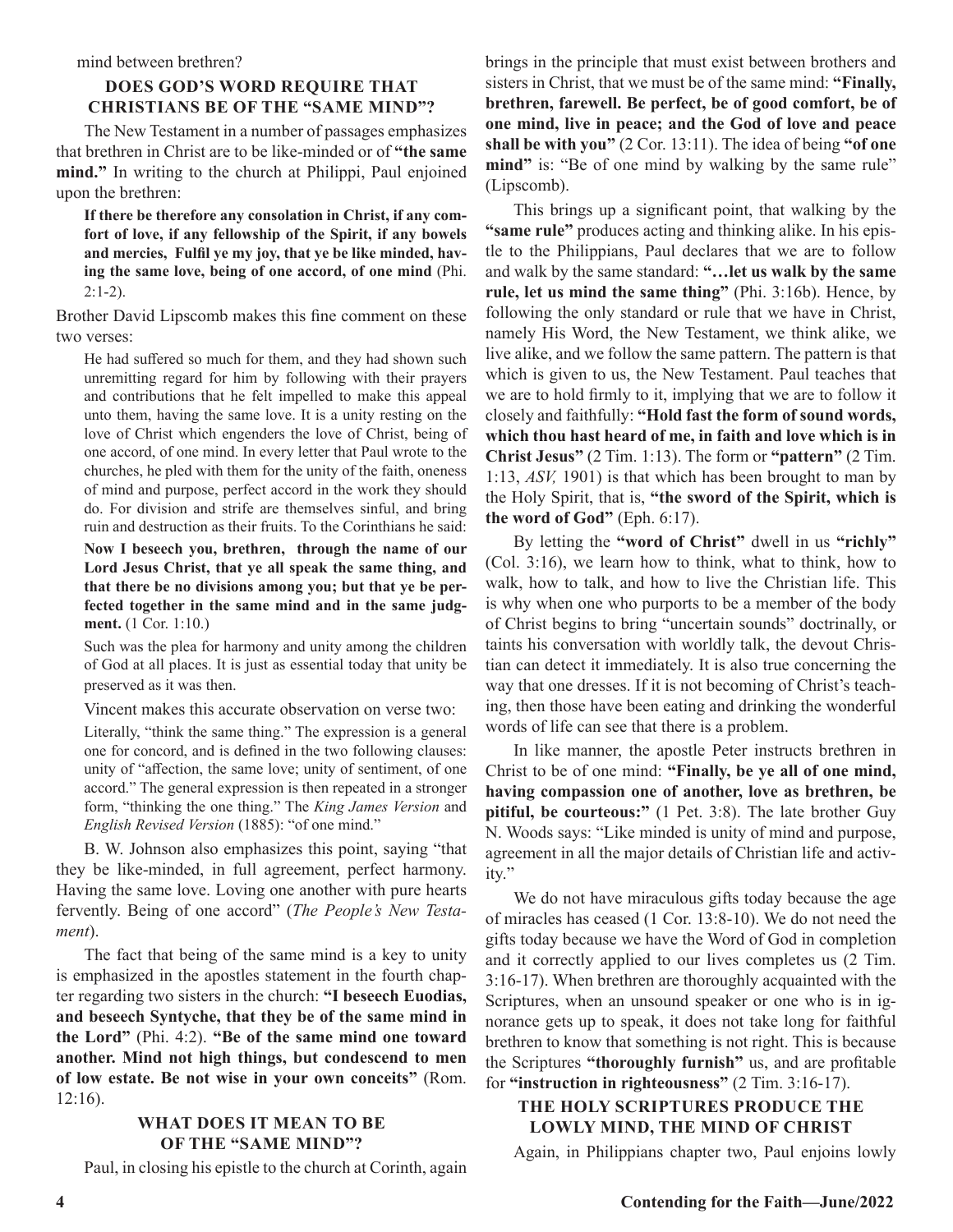mindedness and the mind of Christ upon the church:

**Let nothing be done through strife or vainglory; but in lowliness of mind let each esteem other better than themselves. Look not every man on his own things, but every man also on the things of others. Let this mind be in you, which was also in Christ Jesus:"** (Phi. 2:3-5).

It is this mind that will produce love, humility, meekness, long suffering, servitude, obedience, sacrifice and a willingness to suffer in the church. The mind of Christ will produce those things in the life of those who have His mind, as it deed in the Life and Example of our Lord and Savior Jesus Christ. Paul speaks powerfully and beautifully of those things in His live and example, when he wrote:

**Let this mind be in you, which was also in Christ Jesus: Who, being in the form of God, thought it not robbery to be equal with God: But made himself of no reputation, and took upon him the form of a servant, and was made in the likeness of men: And being found in fashion as a man, he humbled himself, and became obedient unto death, even the death of the cross** (Phi. 2:5-8).

The Word of Christ is His mind and will revealed to man. By continuing in study and obedience to His word one becomes more like Christ. It must dwell in us richly:

**Let the word of Christ dwell in you richly in all wisdom; teaching and admonishing one another in psalms and hymns and spiritual songs, singing with grace in your hearts to the Lord** (Col. 3:16).

 By loving Jesus and keeping His commandments (John 14:15), being ourselves a workman in the word of God that needed not to be ashamed (2 Tim. 2:15), and searching the Scriptures daily (Acts 17:11), we can have the mind of Christ developed within us!

### **"THE SAME MIND" IN MATTERS OF THE FAITH**

If Christians are of the **"same mind,"** and have the **"mind of Christ,"** that we will be of the **"same mind"** when it comes to matters of the faith. These are the principles that make up **"the faith,"** which are necessary for salvation, which one must: obey (Acts 6:7); "earnestly contend for" (Jude 3); **"continue in"** (Col. 1:23); and preach or support the preaching of (Gal. 1:23).

The inspired Jude wrote:

**Beloved, when I gave all diligence to write unto you of the common salvation, it was needful for me to write unto you, and exhort you that ye should earnestly contend for the faith which was once delivered unto the saints** (Jude 3).

 Hence, **"the faith"** is that which was delivered by the inspiration of God: the gospel (1 Pet. 1:12); the word of God, **"the sword of the Spirit"** (Eph. 6:17); things received from God by inspired men which have been to delivered to the brethren, during the miraculous age (1 Cor. 11:23; 15:3; 2:13). The faith is made up of the totality of New Testament teaching, which has been made possible by the precious blood of Christ (Mat. 26:28; Mark 14:24). In instituting the cup in the Lord's supper, Jesus said: **"Likewise also the cup** 

**after supper, saying, This cup is the new testament in my blood, which is shed for you"** (Luke 22:20). In fact, inspiration describes the blood of Christ as **"the blood of the everlasting covenant"** (Heb. 13:20).

The **"faith"** has been: **"once for all delivered unto the saints"** (Jude 3; *ASV, 1901*). Brother Guy N. Woods, in his excellent commentary on Jude, makes the following statement:

This faith has once for all (*hapax*) not simply formerly as the *King James Version* implies, but for all time been delivered to the saints. The meaning is that the truth is delivered for all time; it is a permanent deposit, it will never be superseded, amended or modified. As it now stands it is a perfect, adequate, complete, and inviolable deposit of truth, providing the means with which to confute the gainsayer, and resist the advocate of false doctrine. This deposit of truth was infallibly delivered, through the inspiration of the Holy Spirit (Gal. 1:11; 2 Pet. 1:21), and no part of it is superfluous or unnecessary. **"Every scripture inspired of God is also profitable for teaching, for reproof, for correction, for instruction which is in righteousness: that the man of God may be complete, furnished completely unto every good work"** (2 Tim. 3:16, 17, *ASV*–1901).

Matters of the Faith are those things upon which we must be in agreement in our teaching and practice, such as: the plan of salvation; the Christian life; the worship of the church; the plan, purpose, organization, and work of the church; the Christian home; the role of men and women in the church and in the home; the means by which men are guided by God, in doing those things which are acceptable to Him; the creation; the virgin birth and Deity of Jesus Christ; and God's law on fellowship. Paul's injunction to the church at Corinth, in the Name and Authority of Jesus Christ, plainly evidences that God requires oneness in the matter of doctrine and the faith, in what we believe and teach:

**Now I beseech you, brethren, by the name of our Lord Jesus Christ, that ye all speak the same thing, and that there be no divisions among you; but that ye be perfectly joined together in the same mind and in the same judgment** (1 Cor. 1:10).

This scripture (1 Corinthians 1:10) completely destroys the idea of "unity in diversity," the idea that we may disagree in matters of the faith and doctrine of Christ, as long as we are in agreement as to who the Lord is. This is the idea that the Lord's church may be in fellowship with those whose doctrine and practices are contrary to New Testament teaching is completely foreign to the New Testament. The apostle John sets forth the following principle that would forbid any such idea and practice:

**Whosoever transgresseth, and abideth not in the doctrine of Christ, hath not God. He that abideth in the doctrine of Christ, he hath both the Father and the Son. If there come any unto you, and bring not this doctrine, receive him not into your house, neither bid him God speed: For he that biddeth him God speed is partaker of his evil deeds** (2 John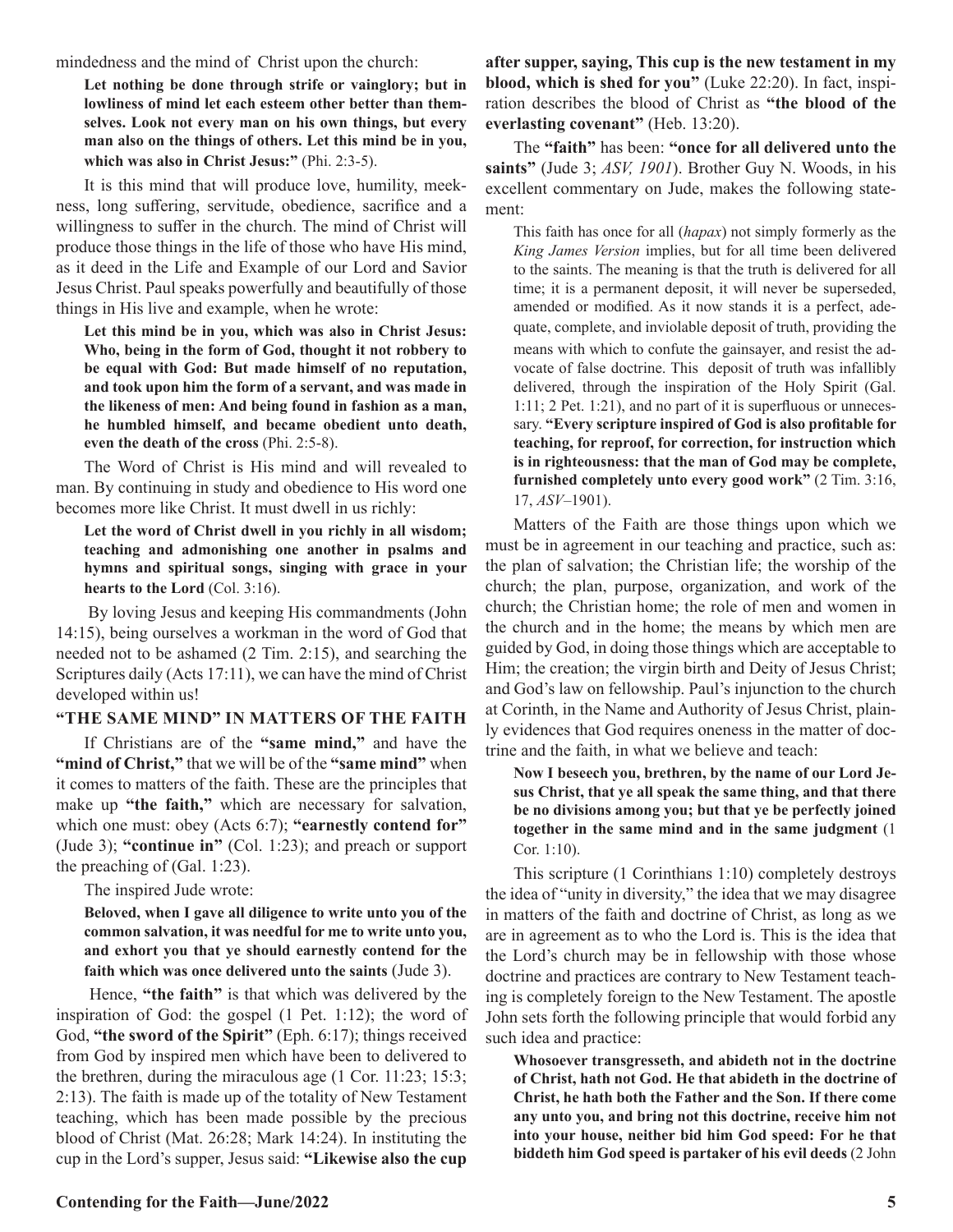9-11).

Therefore, we must not only refuse fellowship to those who bring a doctrine contrary to the doctrine of Christ, but are Divinely obligated to mark those who so do:

**Now I beseech you, brethren, mark them which cause divisions and offences contrary to the doctrine which ye have learned; and avoid them. For they that are such serve not our Lord Jesus Christ, but their own belly; and by good words and fair speeches deceive the hearts of the simple** (Rom. 16:17-18).

To sum up this principle, it is impossible to be in fellowship with Him Who is light and to be in the light with God, and to be in fellowship with those who practice darkness, whether it be darkness in religion, in morals or whatever it may be. Again, by inspiration of God, the apostle John makes this abundantly clear:

**This then is the message which we have heard of him, and declare unto you, that God is light, and in him is no darkness at all. If we say that we have fellowship with him, and walk in darkness, we lie, and do not the truth: But if we walk in the light, as he is in the light, we have fellowship one with another, and the blood of Jesus Christ his Son cleanseth us from all sin** (1 John 1:5-7).

# **DOES BEING OF THE "SAME MIND" MEAN THAT WE MUST BE IN AGREEMENT IN OUR THINKING AND BELIEFS? ARE THERE DANGERS IN TOLERATING ONE WHO HOLDS AN ERRONEOUS POSITION?**

Unequivocally, the answer to the foregoing questions is YES. The very expression **"the same mind"** indicates unity in our thinking. When Paul stated that we are to endeavor to **"keep the unity of the Spirit in the bond of peace"** (Eph. 4:3), did he mean that we may hold to differing beliefs and still be the unity which the teaching of the Holy Spirit, through the Bible, provides? Obviously not. Moreover, in the Bible, those of earnest and strong convictions on the truth could not but speak these things, like Peter and John (Acts 4:19), and like Jeremiah, in whose bones God's Word was as a burning fire and he could not hold it in (Jer. 20:9).

Therefore, the idea that one may hold to error as long as he does not teach it, would imply a betrayal of conscience or a dishonest heart. If this person has an ounce of sincerity, he would eventually come out with his position either privately or publicly and hence, become: **"a little leaven that leaveneth the whole lump"** (Gal. 5:9), infecting the Lord's people with false doctrine!

It would be impossible to conform to the teaching of Paul to the church at Corinth and allow for brethren hold false positions to be in good standing with faithful brethren:

**Now I beseech you, brethren, by the name of our Lord Jesus Christ, that ye all speak the same thing, and that there be no divisions among you; but that ye be perfectly joined together in the same mind and in the same judgment** (1 Cor. 1:10).

Brethren simply cannot be of the same mind and in the same judgment and be in disagreement on matters of the faith!

**Thus, according to the New Testament, the Lord's church may not hold in good standing one who holds error on a doctrinal position, as long as he agrees not to proclaim or promote this position!** This has been exemplified in holding up "gospel preachers" in a congregation or in the brotherhood regarding marriage, divorce, and remarriage. For example, there are some who apparently are sound in many ways, but who hold that the guilty party in a divorce who has been put away, has authority from Christ to remarry. Where is this authority given by Christ? We are to do **"all in the name of the Lord Jesus"** (Col. 3:17), that is by the authority of the One Who has all authority in heaven and on earth (Mat. 28:18), namely, Jesus Christ!

In a Matthew 19:6-God-joined-marriage, the innocentof-fornication-spouse is authorized by the Lord to put away the spouse who is guilty of fornication and contract another marriage with one who is eligible to enter into a Matthew 19:6-marriage. He said: **"And I say unto you, Whosoever shall put away his wife, except it be for fornication, and shall marry another, committeth adultery: and whoso marrieth her which is put away doth commit adultery"**  (Mat. 19:9). However, those who grant the guilty party the right to remarry are acting without Christ's authority, as it is revealed in His Word!

There are many other examples of positions that men who appear to be faithful hold that are contrary to New Testament teaching. One example would be a preacher or congregations who do not incorporate the mechanical instrument of music in the worship, but have no personal convictions against it. They leave the appearance that they are faithful in worship, but they are not faithful in heart. Jesus emphasized that in what we say and do the heart must be right! He strongly rebuked those Jews whose worship was hypocritical, saying:

**Ye hypocrites, well did Esaias prophesy of you, saying, This people draweth nigh unto me with their mouth, and honoureth me with their lips; but their heart is far from me. But in vain they do worship me, teaching for doctrines the commandments of men** (Mat. 19:7-9).

# **HOW CAN ONE WHO HOLDS ERROR IN HIS HEART DECLARE THE "WHOLE COUNSEL OF GOD"?**

Paul was pure from the blood of all men because he did not hold back any truth from them. To the Ephesian elders he said: **"And how I kept back nothing that was profitable unto you, but have shewed you, and have taught you publickly, and from house to house"** (Acts 20:20). The inspired apostle also stated to those same elders: **"Wherefore I take you to record this day, that I am pure from the blood of all men. For I have not shunned to declare unto you all the counsel of God"** (Acts 20:26-27). Thus, those who do hold back anything from precious souls, that is, any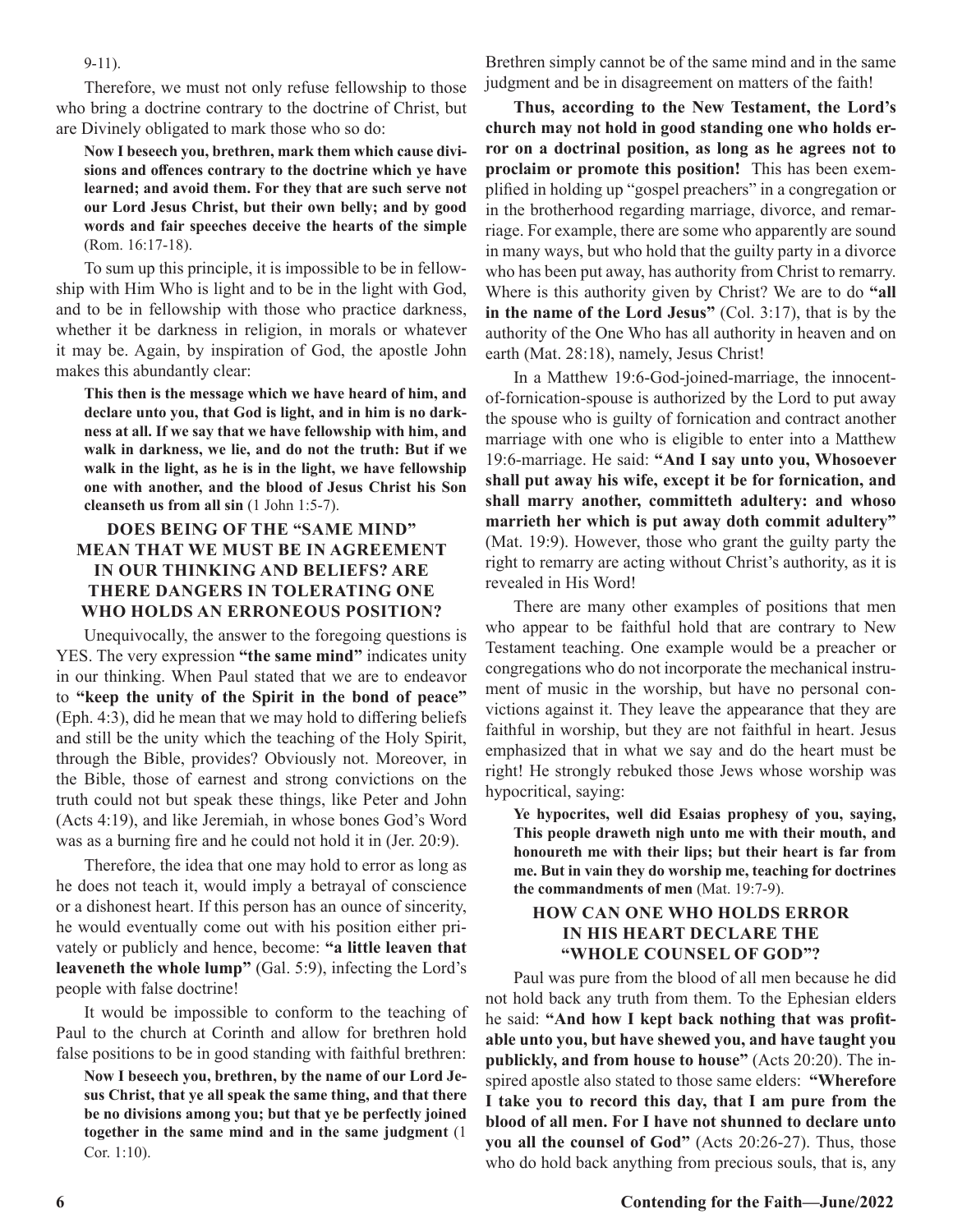part of the whole counsel of God, the faith, the New Testament, will be accountable to God for these souls in the Judgment! All of it was profitable for their souls.

Paul was in harmony with Christ when the apostle said what he did to the Ephesians elders. Before leaving this earth for heaven the scripture records:

**And Jesus came and spake unto them, saying, All power is given unto me in heaven and in earth. Go ye therefore, and teach all nations, baptizing them in the name of the Father, and of the Son, and of the Holy Ghost: Teaching them to observe all things whatsoever I have commanded you: and, lo, I am with you alway, even unto the end of the world. Amen** (Mat. 28:18-20).

The Lord demanded of them and us to teach every person to observe all things that He had commanded them! Thus, whether anyone holds a false position personally or not, or if one fails to teach—all must stand before God in the Judgment and answer for this! **"For we must all appear before the judgment seat of Christ; that every one may receive the things done in his body, according to that he hath done, whether it be good or bad"** (2 Cor. 5:10; cf. Rom. 14:10-12). Let us not forget that the preacher is charged before God and the Lord Jesus Christ, **"Who shall judge the quick and the dead at his appearing and his kingdom;"** (2 Tim. 4:1), to: **"Preach the word"** (2 Tim. 4:2), and that means all of it!

Obviously, if we all have the mind of Christ, then we will all have the **"same mind,"** and it will produce the same fruit. He said, **"If ye love me, keep my commandments"**  (John 14:15).

# **DOES GOD ALLOW SPACE FOR REPENTANCE FOR ONE WHO HOLDS SUCH ERROR BUT IS WILLING TO STUDY WHAT THE BIBLE TEACHES ON THE MATTER?**

Does God authorize anyone who mentally holds an erroneous view or fatal error the opportunity to be taught and to correct the error? Obviously, such a person must be honest, sincere, and open to what the Word of God teaches. One who will not be warned or who persists in error must be rejected. Paul instructed Titus: **"A man that is an heretick after the first and second admonition reject; Knowing that he that is such is subverted, and sinneth, being condemned of himself"** (Tit. 3:10-11). Such individuals must be marked, avoided, and have the fellowship of the church withdrawn from them (cf. Rom. 16:17-18).

However, faithful brethren should take the time to bring the humble soul who is willing to learn to repentance. It could be that he does not know any better, or has been led astray, or simply fallen into the devil's trap. Paul wrote to Timothy:

**And the servant of the Lord must not strive; but be gentle unto all men, apt to teach, patient, In meekness instructing those that oppose themselves; if God peradventure will**  **give them repentance to the acknowledging of the truth; And that they may recover themselves out of the snare of the devil, who are taken captive by him at his will** (2 Tim. 2:24-26).

 However, until he has come to the truth on the matter, he should not be allowed to teach publicly or privately. It should be pointed out plainly to him that he may not in any shape, form, or fashion promote the false doctrine which he holds. If after sufficient time he refuses to give up his error, he must then be withdrawn from, because he is not sound in the faith and faithful to the Lord (1 Tim. 6:3-5; 2 Tim. 3:5).

# **ARE THOSE WHO ARE NOT LIKE MINDED IN THE LORD FULFILLING HIS WILL AS EXPRESSED IN HIS PRAYER OF JOHN 17?**

In the shadow of the cross, our Savior prayed that all who would believe on His through the Word given by Him to the apostles would be one. This would include all true believers in Christ because they have all come to believe on Jesus Christ through the doctrine given to the apostles (Acts 2:4; 1 Pet. 1:12; Heb. 2:3-4). This is a reference to the gospel of Christ, the Word of God, the only means whereby man my come to faith (Rom. 1:16; 10:17). Jesus prayed:

**Neither pray I for these alone, but for them also which shall believe on me through their word; That they all may be one; as thou, Father, art in me, and I in thee, that they also may be one in us: that the world may believe that thou hast sent me. And the glory which thou gavest me I have given them; that they may be one, even as we are one: I in them, and thou in me, that they may be made perfect in one; and that the world may know that thou hast sent me, and hast loved them, as thou hast loved me** (John 17:20- 23).

It is a matter of the greatest importance to understand the nature of this oneness for which Jesus prayed for His followers. It was to be a oneness like unto that between Him and His heavenly Father, which certainly implies unity of thought, love, teaching, purpose, and aim. The late brother Guy N. Woods points out:

The object of this prayer was that all of his disciples should be one; and the unity he desired for them finds its model in that close and indissoluble union obtaining between himself and his Father. This unity for which he so earnestly prayed in the shadow of the cross was not for unity of opinion or of organization alone, though these are certainly included; but for unity of faith, of practice, of aim, of purpose and of love. Such unity can be realized only when men of good will come to recognize Jesus as the only sovereign of his realm, the head of the church and the executor of his will on earth. Thoughtful men know that the only feasible, workable and acceptable basis for unity is the teaching of the New Testament. When men come to respect God's Word as they ought agreement on the basis of its teaching is easy; but, it will never be possible to unite on the doctrines and commandments of men.

It is inconceivable that there would ever exist a difference in view and thinking between the Father and the Son. Likewise, we are to be one in mind, purpose, aim, practice, and